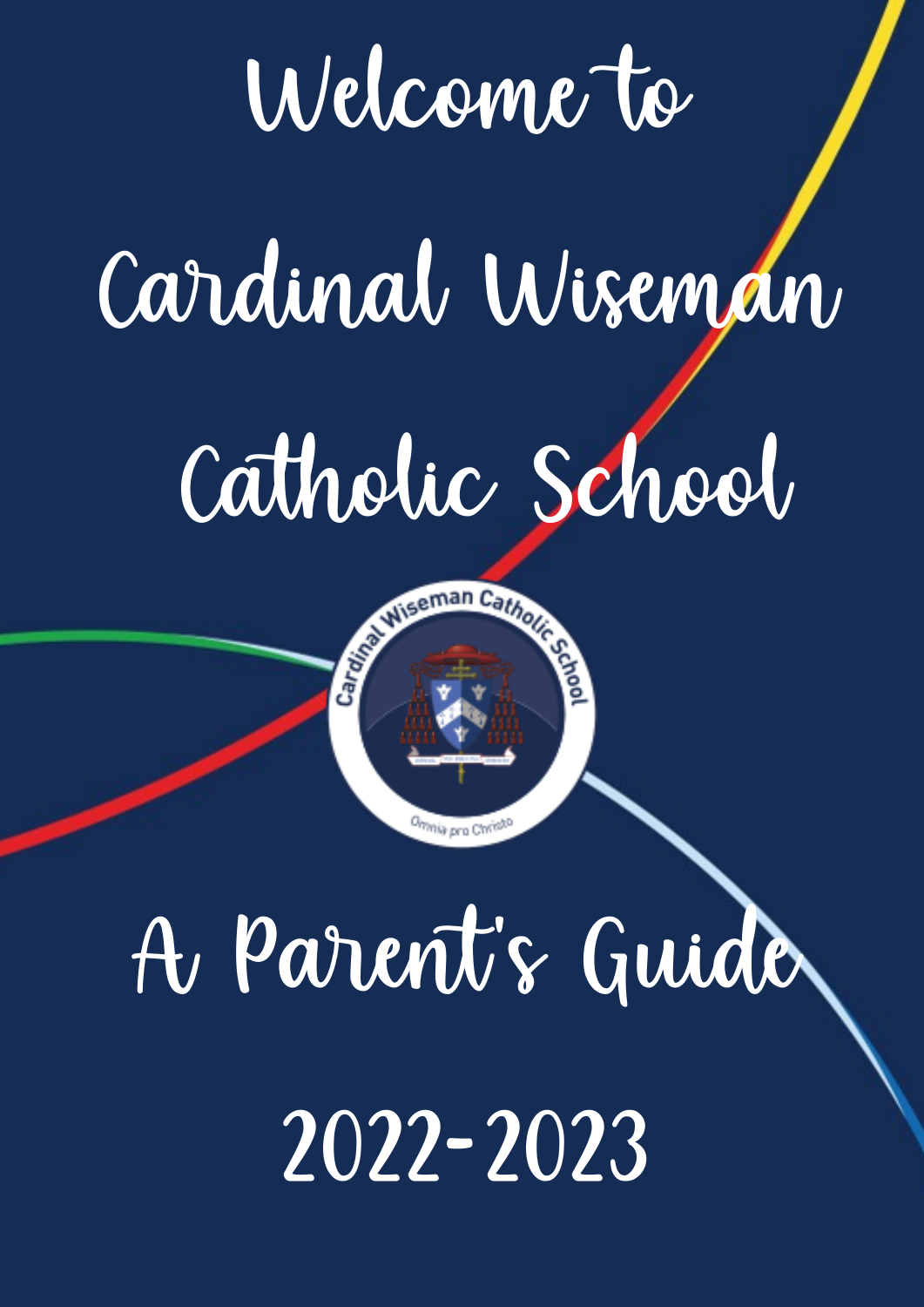

Arbor and Parent Portal Assemblies Attendance Behaviour and Discipline Cashless Catering Classroom Expectations Compass For Life Complaints Procedure Curriculum at Key Stage 3 Detentions Free School Meals Hairstyles Homework Home School Agreement House System

Medications / Medicines Mobile Phones Parent Mail Policies PSHE Prayers Religious Education Reporting Home Rewards Safeguarding School Day Staff Term Dates and Holidays Uniform and PE Kit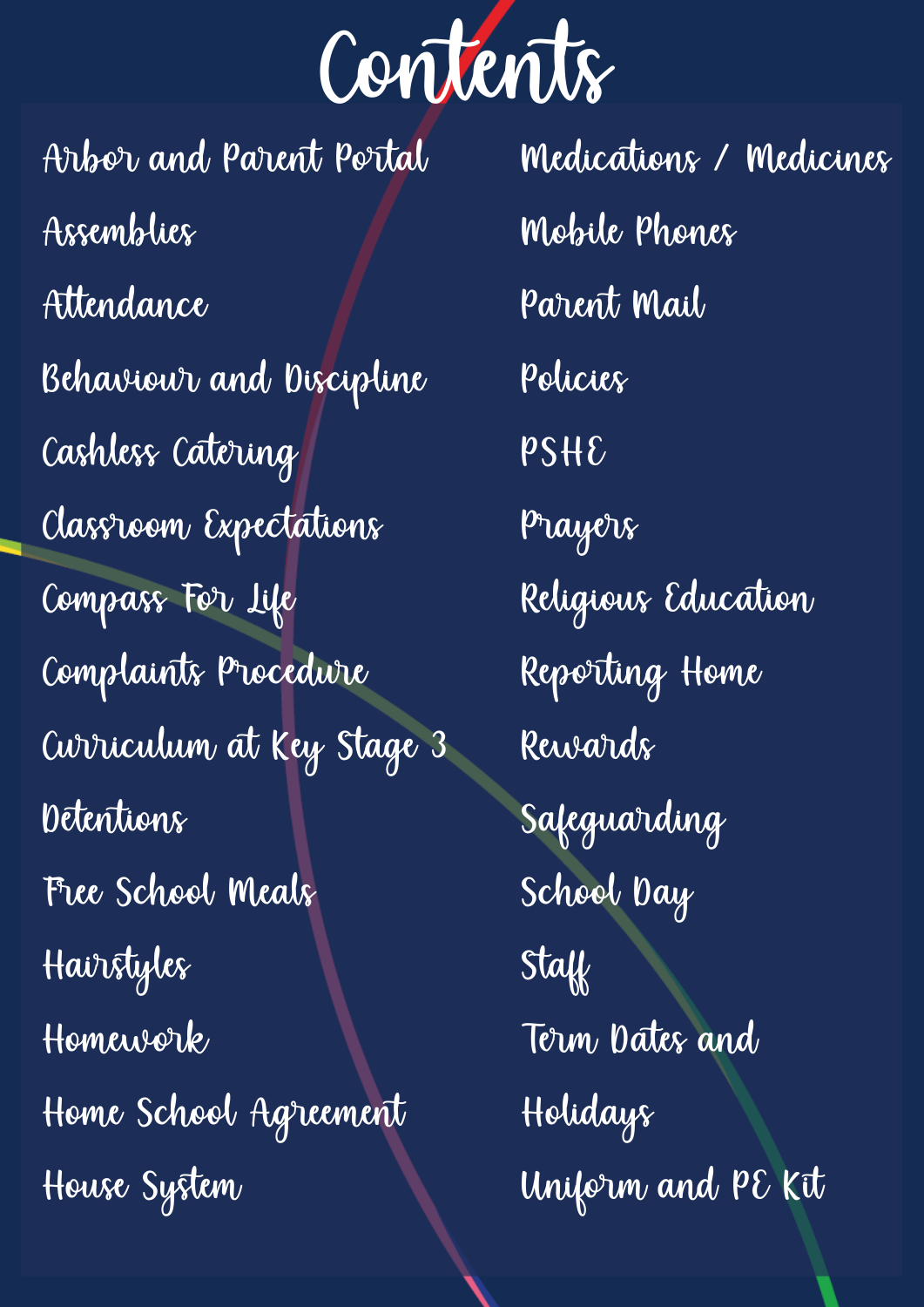### Arbor and Parent Portal

### What is Arbor?

Arbor is a management information system (MIS) that helps schools collect, store, manage and use all the information they need. Arbor is a simple, smart and cloudbased MIS, which means you can log into Arbor to see and update your child's information or make payments and bookings yourself!

### How can parents use Arbor?

Here's how you can use Arbor:

- Log into Parent Portal for Google Chrome on computers or laptops
- Download the Arbor App from the App Store or Google Play
- Log in on your phone
- Your school can then send you in-app messages.

### Your Homepage Dashboard

The dashboard is the first screen that you will see. This gives a quick glance of the student's daily timetable, behaviour points, notices, current attendance and progress.

### Learn more here:

[https://support.arbor-education.com/hc/en-us/sections/4409013168273-Parent-](https://support.arbor-education.com/hc/en-us/sections/4409013168273-Parent-Portal-and-the-Arbor-App-FAQs)Portal-and-the-Arbor-App-FAQs

## Assemblies

Every year group has an assembly once a week. Year 7 assembly is every Monday and follows themes based on the Liturgical calendar and the Wiseman Values – A Compass for Life.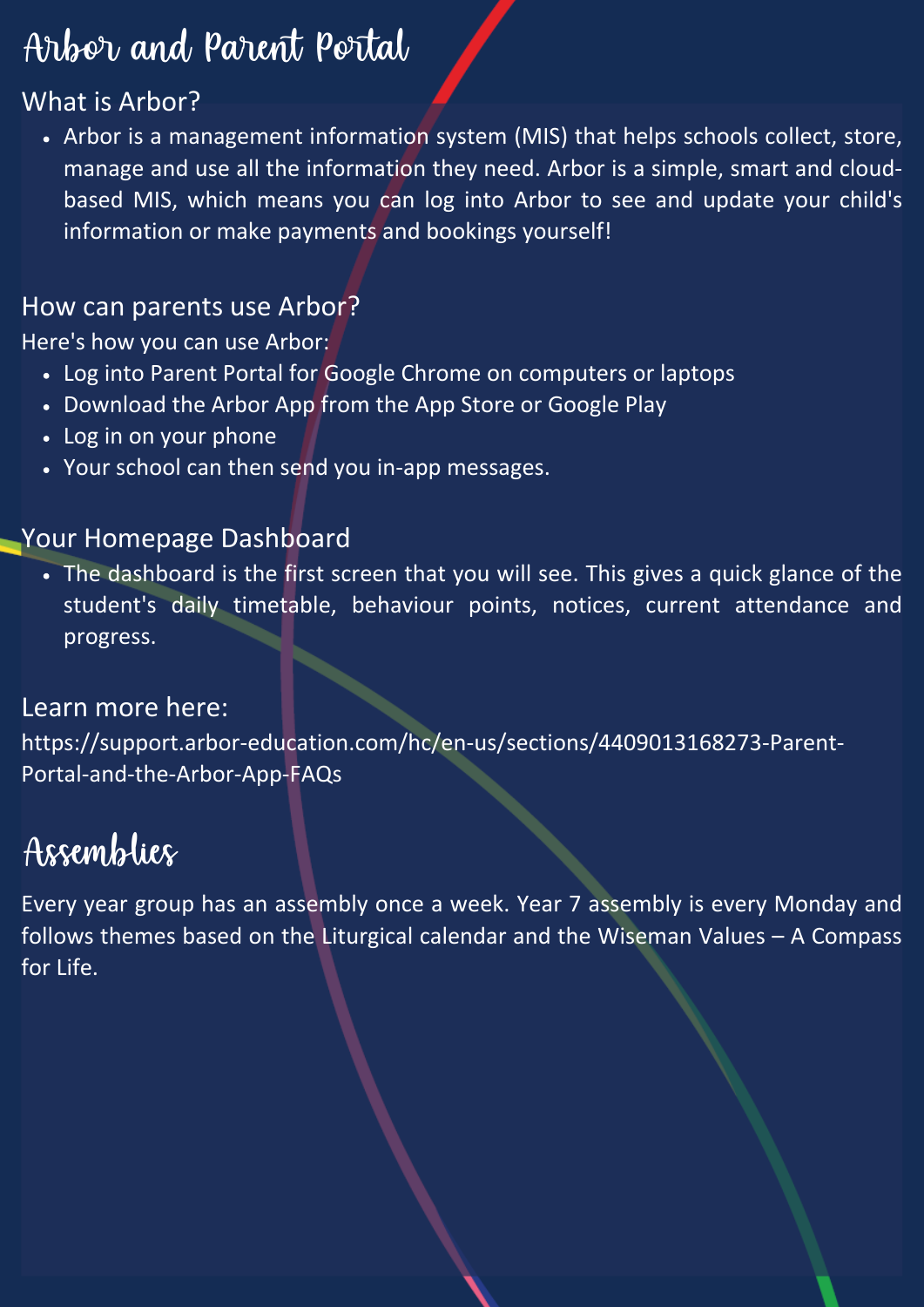## Attendance ~ A Short Guide

Please read this in conjunction with the latest version of the Romero Attendance Policy which can be found on the school website.

Introduction

- At our school we firmly believe that good attendance is crucial for your child to reach their academic potential and feel fully involved in all aspects of school life.
- The school is judged on the attendance figures reported each year and must demonstrate that they are taking steps to promote good attendance of all students, take action where a child's attendance is poor and to improve their figures year on year.

Ensuring your child's attendance is your legal responsibility.

- We know that in order for children to learn well they need to be at school.
- We care about children and want them to have the best chances in life.
- Everybody needs to understand that good attendance and punctuality are an essential part of school life.
- We believe that working together we can make things better for our children.

Parents need to:

- Send their children to school regularly and on time (school starts at 8.55am).
- Arrange medical appointments out of school hours whenever possible.
- Ensure holidays are taken during times when the school is closed.

School needs to:

- Ensure that the register for attendance is maintained both morning and afternoon.
- Record and code absences accurately and take necessary action to investigate absences and poor attendance.
- Report to the Local Authority and Governing Body regularly.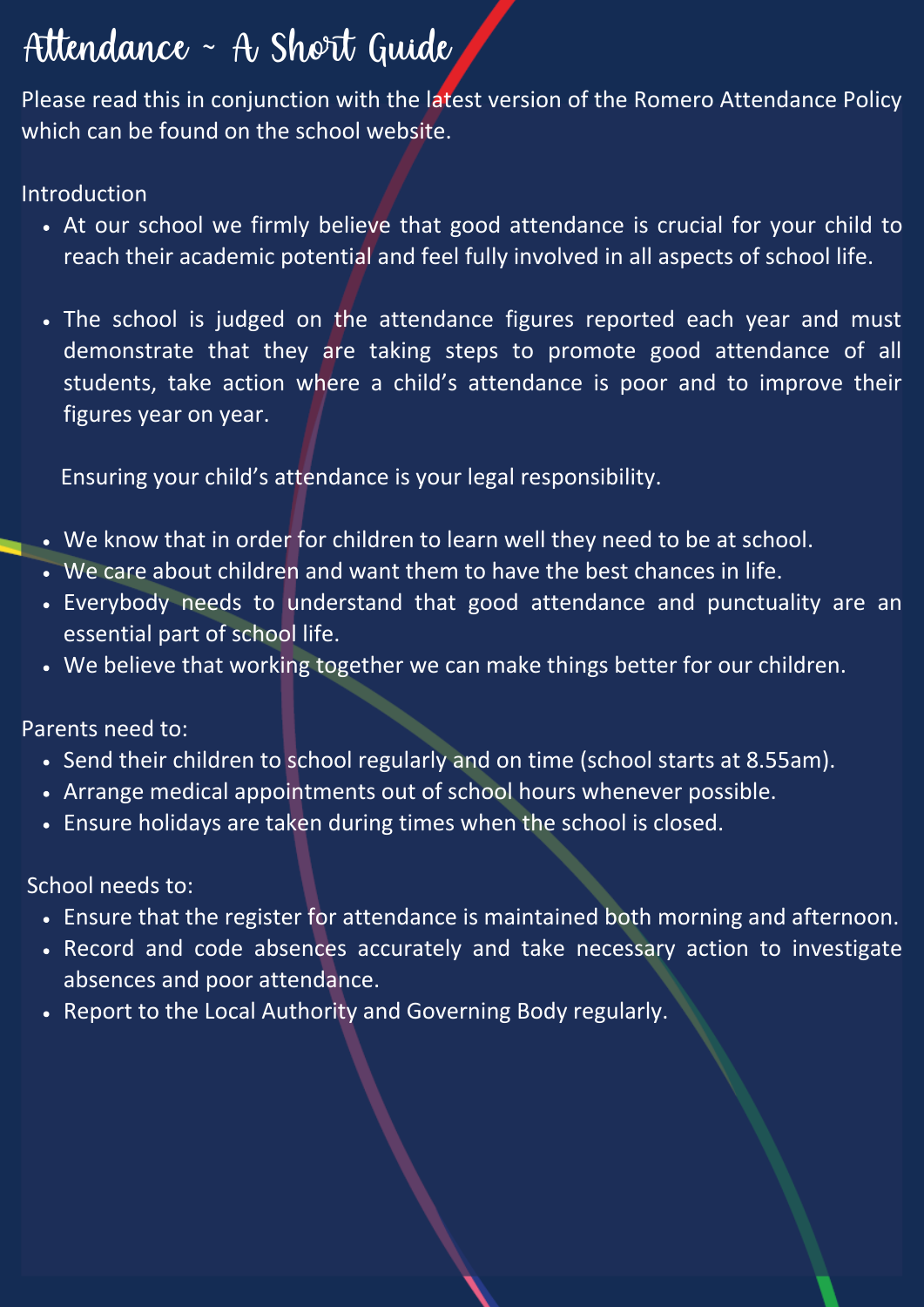#### Absence due to sickness

If your child is sick then you must ring the school by 8.30am on each day, giving a clear reason for their absence. The number to ring is: 024 7661 7231 and select Option 1.

- Failure to do this can result in a home visit being made to establish the safety and welfare of your child.
- Absence due to sickness will be classed as an authorised absence providing your child is not absent through illness too often.
- In cases where there are frequent or longer absences, then we will need to see a medical note.
- Only the school can make an absence authorised. Parents do not have this authority.

#### Unauthorised absence

- Appointments should be made out of school time whenever possible.
- Failure to provide a legitimate reason for your child's absence will result in their absence being unauthorised by the school.
- If there are unauthorised absences on your child's attendance certificate then you may be visited by a member of school, the School Attendance Officer, or Local Authority staff to discuss this with you directly.
- If there are ten unauthorised sessions (five days) within a five-week period then you could be served with a penalty notice which can result in court action.

#### Holidays and Exceptional Leave

- There is no automatic entitlement in law to time off school to go on holiday. In fact, the Local Authority states in its Holidays in Term Time Procedures and Guidance document that Head Teachers/Principals may not grant any leave of absence during term time unless there are exceptional circumstances.
- Should exceptional circumstances arise and you need to request a leave of absence for your child, you must notify the school in writing beforehand by completing the Exceptional Leave of Absence Request Form. This is available from Reception or on page 10 of the Attendance, Punctuality & Exceptional Leave Policy on the school website under Information/Policies. After looking at your child's history of attendance and the reasons for the request, the Principal will inform you of their decision. Please note, time off during term time will only be granted in exceptional/unavoidable circumstances.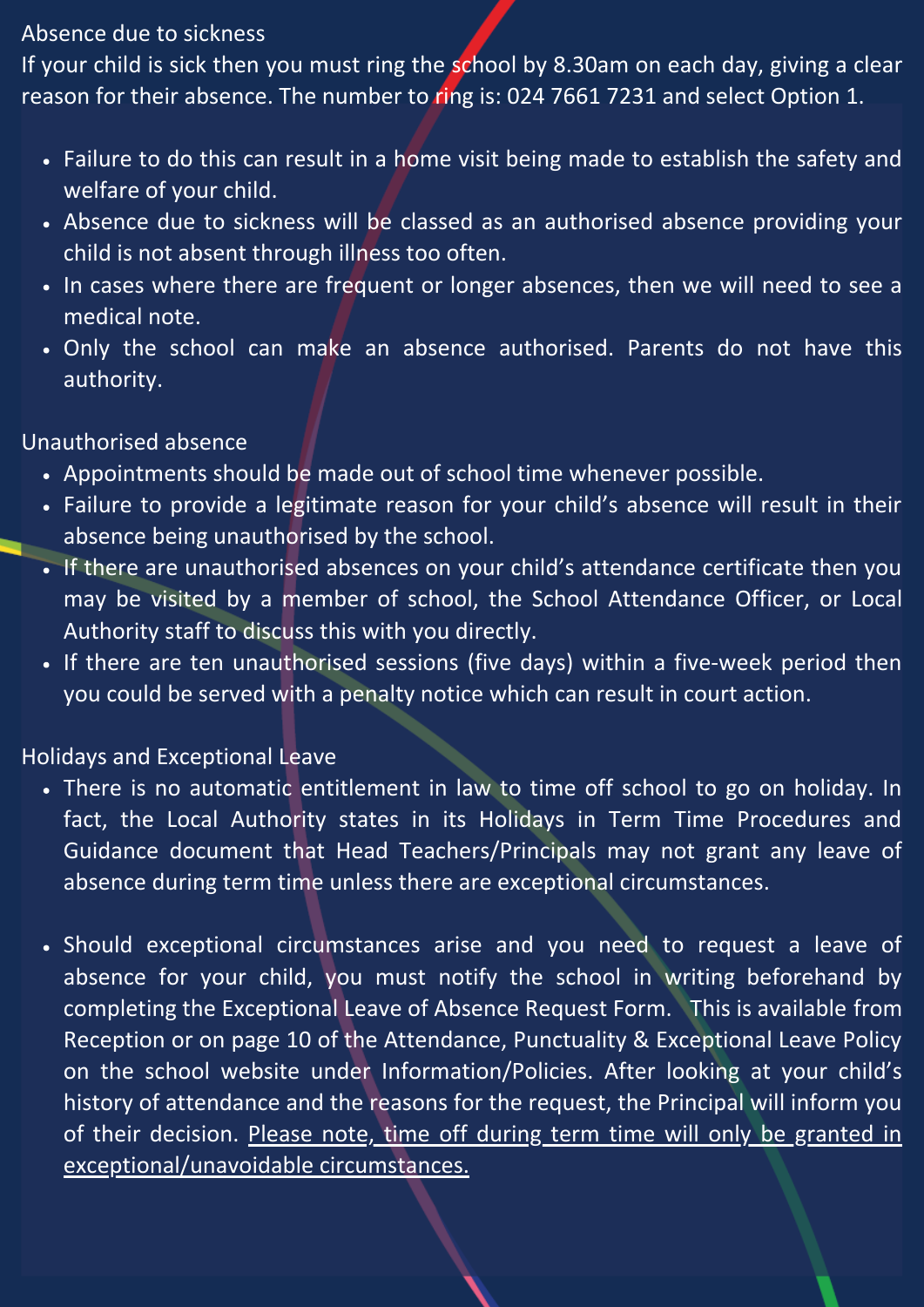#### Holidays and Exceptional Leave

- If leave is taken without prior notification, or where a request has not been granted, your child's absence will be recorded as unauthorised. This will result in a penalty notice being issued, which is currently £60 per parent per child, to be paid within 21 days (the fine doubles to £120 per parent per child after 21 days). After 28 days the matter is referred to the Local Authority for non-payment and can result in court action being taken.
- Absence for the purpose of a family holiday does not constitute exceptional leave. Where the school suspects that a child is absent due to a holiday, steps will be taken to investigate further. This may involve a home visit during the absence period with a view to having direct contact with you and your child. Parents will also be required to produce evidence (for instance medical evidence) in support of the period of absence in order to avoid the issue of a penalty notice and/or prosecution.

#### Lateness

- If a child is persistently late, parents will be contacted and you may receive a home visit to discuss the situation.
- If a child arrives late for school, there will be a sanction in place such as kept in at break or lunch time or expected to stay in school until 3.45pm. You will be informed of this by text.
- If a child is persistently late, parents will be asked to meet with the Attendance Officer, Head of Year and/or Deputy Principal to resolve the problem, but you can approach us at any time if you are having problems getting your child to school on time.

#### Poor Attendance

- Government expects that children should achieve 97% attendance or above.
- Anything below this is poor attendance.
- School will contact you via text or phone if your child's attendance is poor.
- Teaching staff will report any potential concerns to the Head of Year.
- Staff in school, along with the School Attendance Officer and Local Authority representatives, meet regularly to monitor patterns of attendance and decide what action should be taken.
- Parents may be contacted to discuss attendance concerns in a range of ways. This might include letters, telephone calls, home visits, meetings in school, contact from the School Attendance Officer and intervention from the Local Authority.
- Parents must be aware that they are legally responsible for ensuring their child attends school on a regular basis. Failure to do so can result in legal action being taken.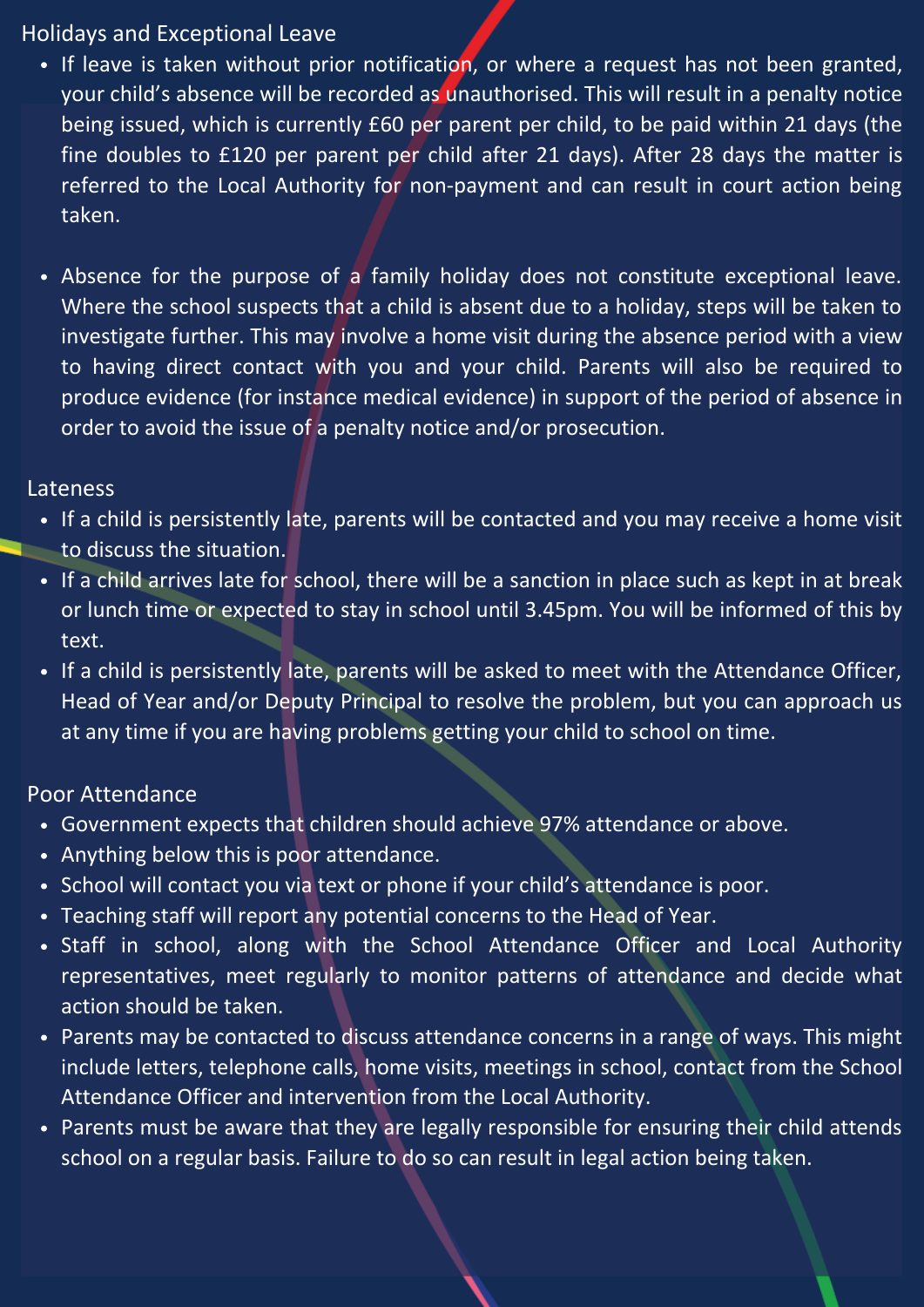### Behaviour and Discipline

We set high standards for behaviour and discipline and operate 100% compliance to support the behaviour of our students. The Behaviour and Positive Handling Policy is available to view on the school website at [www.cardinalwiseman.coventry.sch.uk](http://www.cardinalwiseman.coventry.sch.uk/)

## Cashless Catering

#### What is a Cashless System?

The cashless system used at school is called FasTrak and is manufactured by Biostore. The system runs by associating a unique number to each student and this allows the system to recognise each individual student, hold individual cash balances, record cash spent and cash received and record where money is spent, on what food, on any specific date and time of day.

#### How are students recognised by the system?

To register on the system each student will have their fingerprint scanned and FasTrak will use the unique fingerprint pattern to generate an Alpha Numeric number which will be specific to the student. After the fingerprint is used to generate this number the image of the fingerprint is then discarded. Each time the student scans their fingerprint the same unique number is generated by FasTrak and this number allows the system to recognise the student.

#### How is this then used to obtain a school meal?

The student simply places their finger on a scanner at the point of sale; a display will show the server the student's name, class and current cash balance held within the system. The selected food items will be entered into the system from an itemised keyboard while the amount spent and the new cash balance will show on the display.

#### How is money entered into the system?

(a) By Online Payments through Parent Mail.

(b) By inserting cash into one of two cash loader terminals located in the canteen which are set to accept £20, £10 and £5 notes as well as £2, £1, 50p, 20p, and 10p coins.

What about students who are entitled to a 'free school meal'?

The system works exactly the same for all students whether they pay or have a free school meal. The system allocates credit to the accounts of FSM students and the cost of the meal they purchase comes off this credit.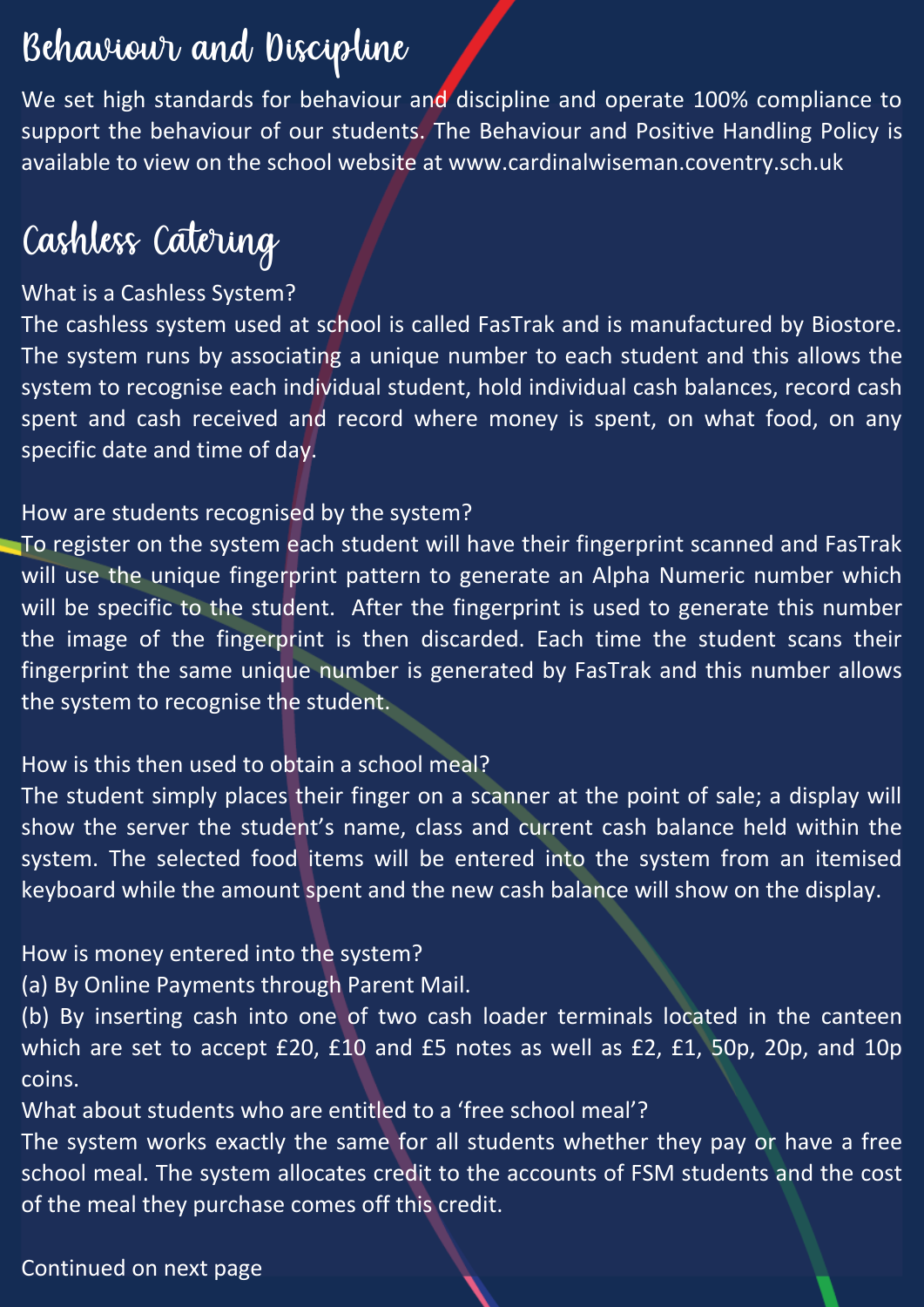Data Handling: Certain data will be held on the system to enable accurate operation. This will include your child's name, class, photo, account balance and meal entitlement. This data will be handled strictly according to current data protection regulations and only used by parties directly involved with the operation of the cashless till system.

## Classroom Expectations

Within the classroom you are expected to be 100% compliant.

## A Compass for Life

Knowledge, Ambition, Respect, Resilience

These values, once integrated and balanced, form the four points on a Compass for Life which we provide to all our students at Cardinal Wiseman to guide them whilst they are with us and when they go out into the world.

Knowledge: We are a knowledge rich school and seek to build our comprehension of not only academic disciplines but the greater world. We aim to equip our students with a deep understanding of subjects and with the means to discover what they do not yet know.

Ambition: We strive for the best and to be the best that we can be. We set ourselves challenging goals that enable us to develop both mentally and spiritually. We do not strive for things for their own sake, but for those prizes that enrich others as well as ourselves.

Respect: We respect ourselves as well as our peers. We do not believe respect equates with fear, but rather as a positive interaction with others. We believe that we are created in the image of God and therefore when we treat ourselves and others with respect we are celebrating his creation.

Resilience: We know that life is not always easy, but we learn from our errors and misfortune. Inspired by Christ, we are guided by our faith and become stronger through our experiences. We believe that all people are measured by their compassion for others, their self-dignity and not simply by what they possess.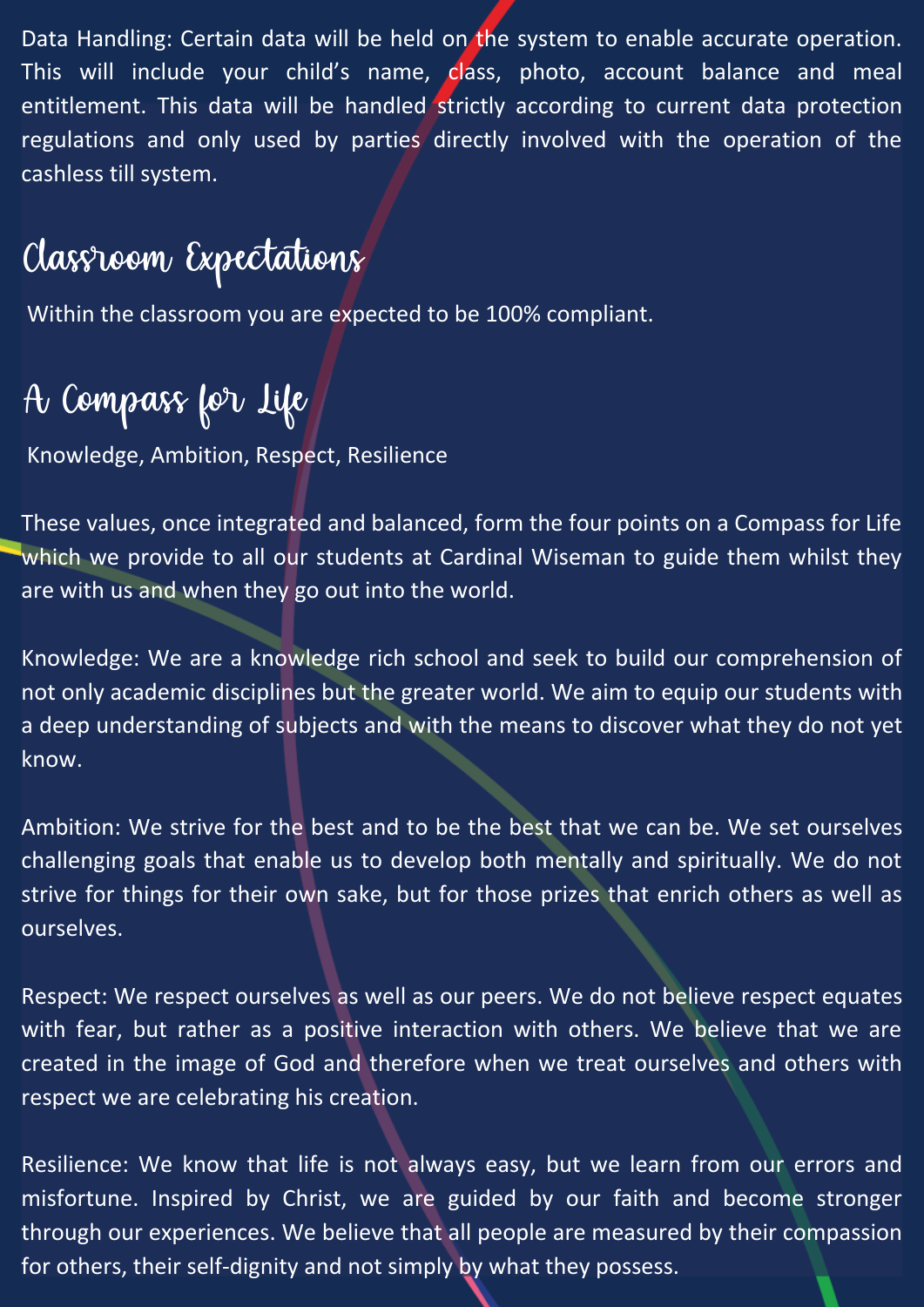## Complaints Procedure

The Romero Complaints Policy is available on the school website under the tab 'Information', Policies.

## Curriculum At Key Stage 3

This is the curriculum your child will follow during Years 7,8 and 9:

| English                    | 9 lesson over 2 weeks  | <b>Creative Arts</b>       | 3 lessons over 2 weeks |
|----------------------------|------------------------|----------------------------|------------------------|
| <b>Maths</b>               | 8 lessons over 2 weeks | <b>Physical Eucation</b>   | 3 lessons over 2 weeks |
| <b>Science</b>             | 8 lessons over 2 weeks | Modern Foreign<br>Language | 4 lessons over 2 weeks |
| Georgaphy                  | 3 lessons over 2 weeks | <b>Ict</b>                 | 2 lessons over 2 weeks |
| <b>History</b>             | 3 lessons over 2 weeks | <b>Music</b>               | 1 lesson over 2 weeks  |
| <b>Religious Education</b> | 5 lessons over 2 weeks | <b>Performing Arts</b>     | 1 lesson over 2 weeks  |

## Extra-Curricular

The school Library is also a place that students can use for quiet study and revision either before school, during school or after school.

Enrichment activities: The school day does not have to end at 3.20pm as there are lots of enrichment activities for students to get involved in. The enrichment calendar changes each half term and includes sporting activities (e.g. basketball, football, rugby, netball and gymnastics) plus a variety of other clubs (e.g. school choir, drama, foreign languages and creative writing). Enrichment activities are regularly posted on social media platforms and in the weekly newsletter.

### Detentions

Please refer to the Behaviour and Positive Handling Policy on the school website.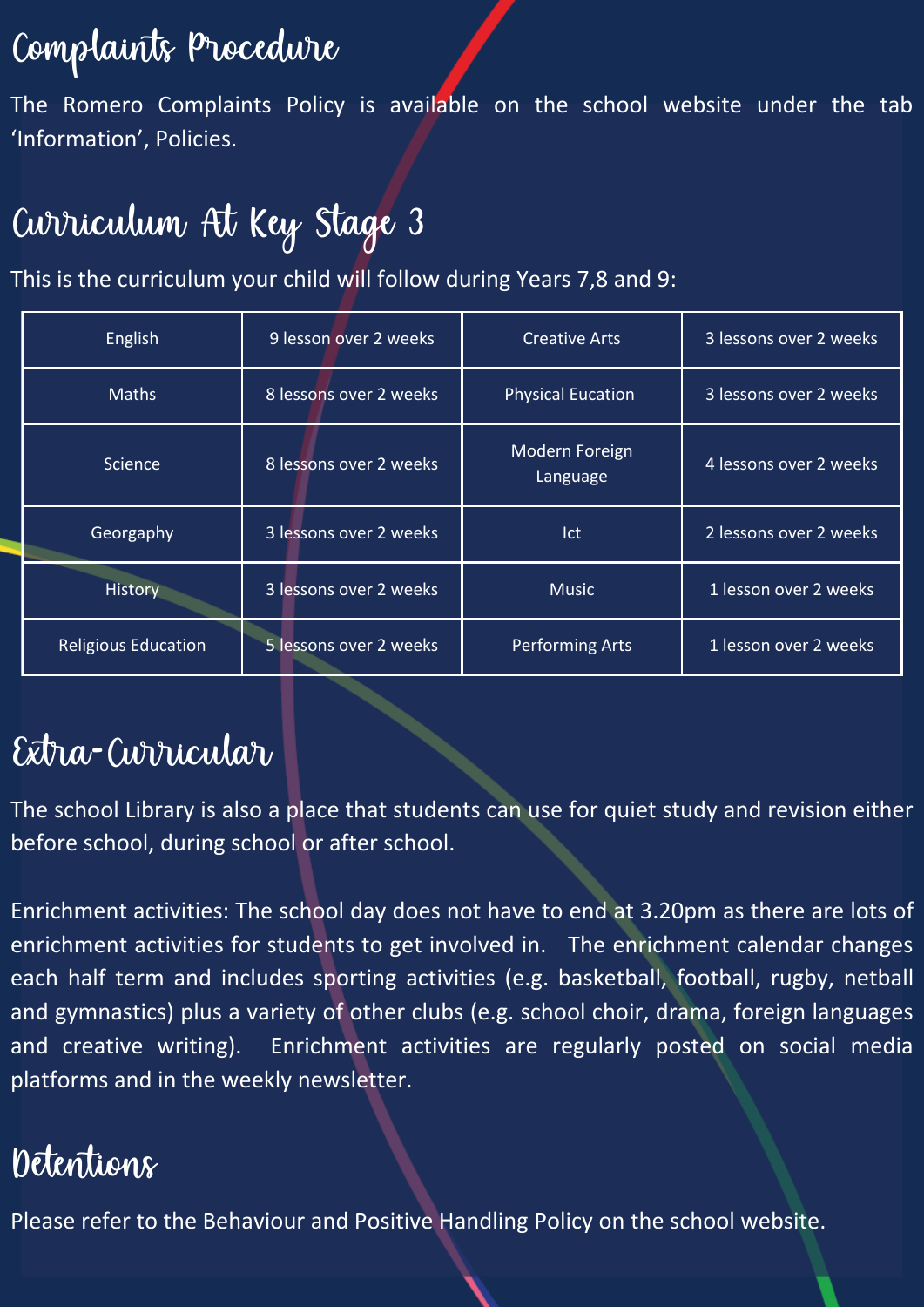### Free School Meals

If you think your child is eligible for free school meals, you can apply via the Coventry City Council's website Free School Meals page. The council website will also tell you how to apply.

## Hairstyles

Please refer to the Behaviour and Positive Policy on the school website.

## Home School Agreement

You will have completed, signed and returned this form to school.

### Section 1

As parents/guardians, I/we agree to:

- support the Catholic values of the school;
- make sure that my child attends school daily, on time and with the correct equipment;
- support the Behaviour and Positive Handling Policy which I understand includes a detention system; and I/we will be 100% compliant
- support the school's policy on mobile phones;
- support the dress code of the school which includes black non leisure/sports footwear, a house school tie and a blazer for Years 7-11;
- treat staff, students and other parents with courtesy and respect;
- support my child in completing homework through Google Classroom;
- let the school know of any issues that might affect my child's work, behaviour or attendance;
- support the school by monitoring my child's use of social media and online activity.
- I understand that it is my responsibility to ensure that my child uses social media effectively and correctly outside school.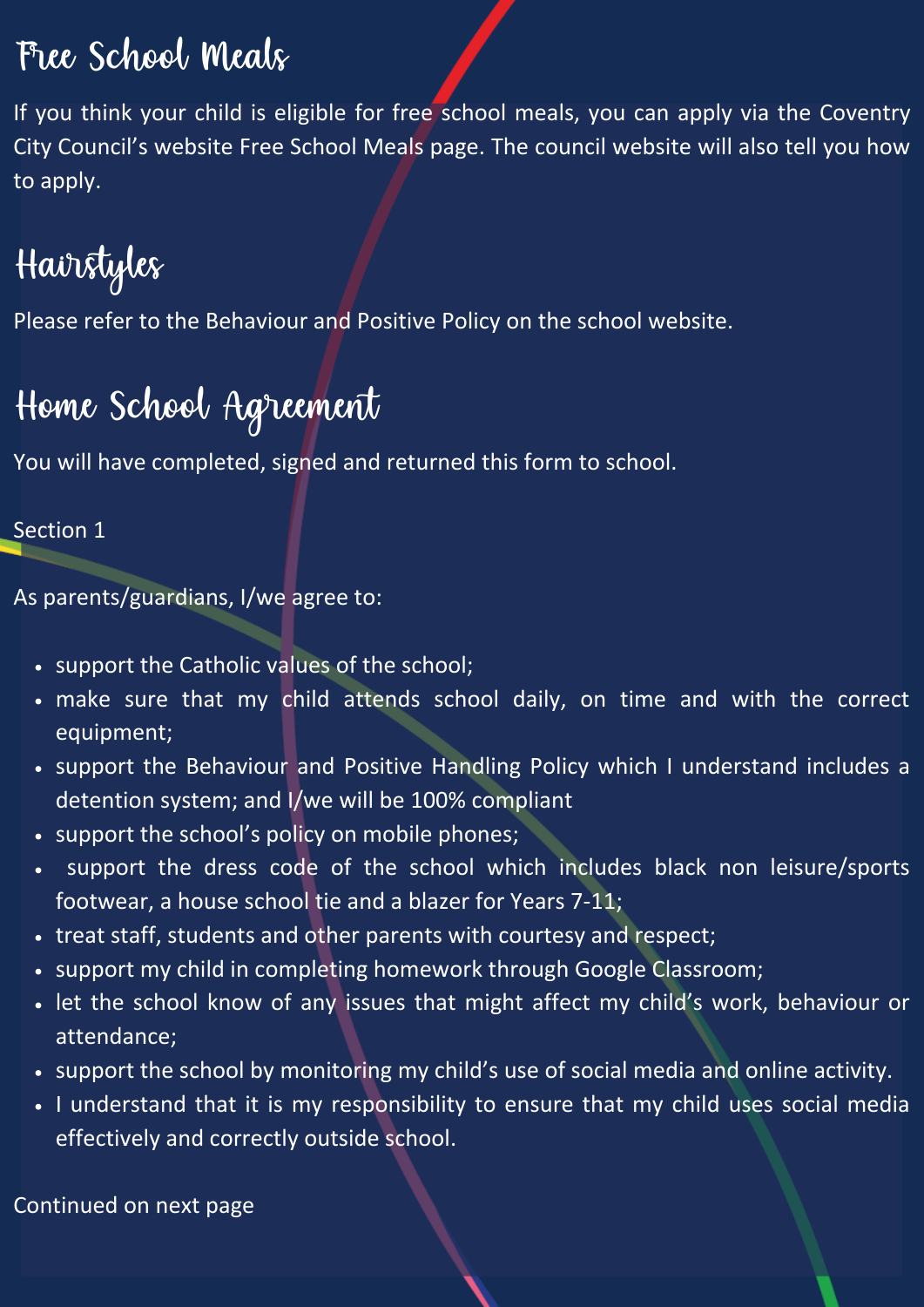## Home School Agreement

### Section 2

As a student I will:

- participate in the Catholic life of the school;
- show consideration for all members of the school community;
- follow the school Behaviour and Positive Handling Policy;
- wear the correct uniform, including black footwear, a school tie and my blazer;
- I will celebrate what I do well and learn from my mistakes.

### Section 3

As a school we will:

- uphold the Catholic values of our school;
- provide a balanced curriculum, meeting wherever possible, the individual needs of the child;
- keep you informed of your child's progress and attendance;
- encourage success and recognise effort and achievement;
- promote a safe, caring environment;
- develop clear lines of communications between home and school;
- treat parents and students with courtesy and respect.

Please refer to the Behaviour and Positive Handling Policy on the school website.

### Homework

Homework will be set on Google Classrooms and parents will receive email notifications when homework is set. Homework is set regularly and it is recorded on Google Classrooms. Homework takes a variety of forms; sometimes it will be revision and sometimes it will be GCSEpod and it will always be recorded on Google Classrooms.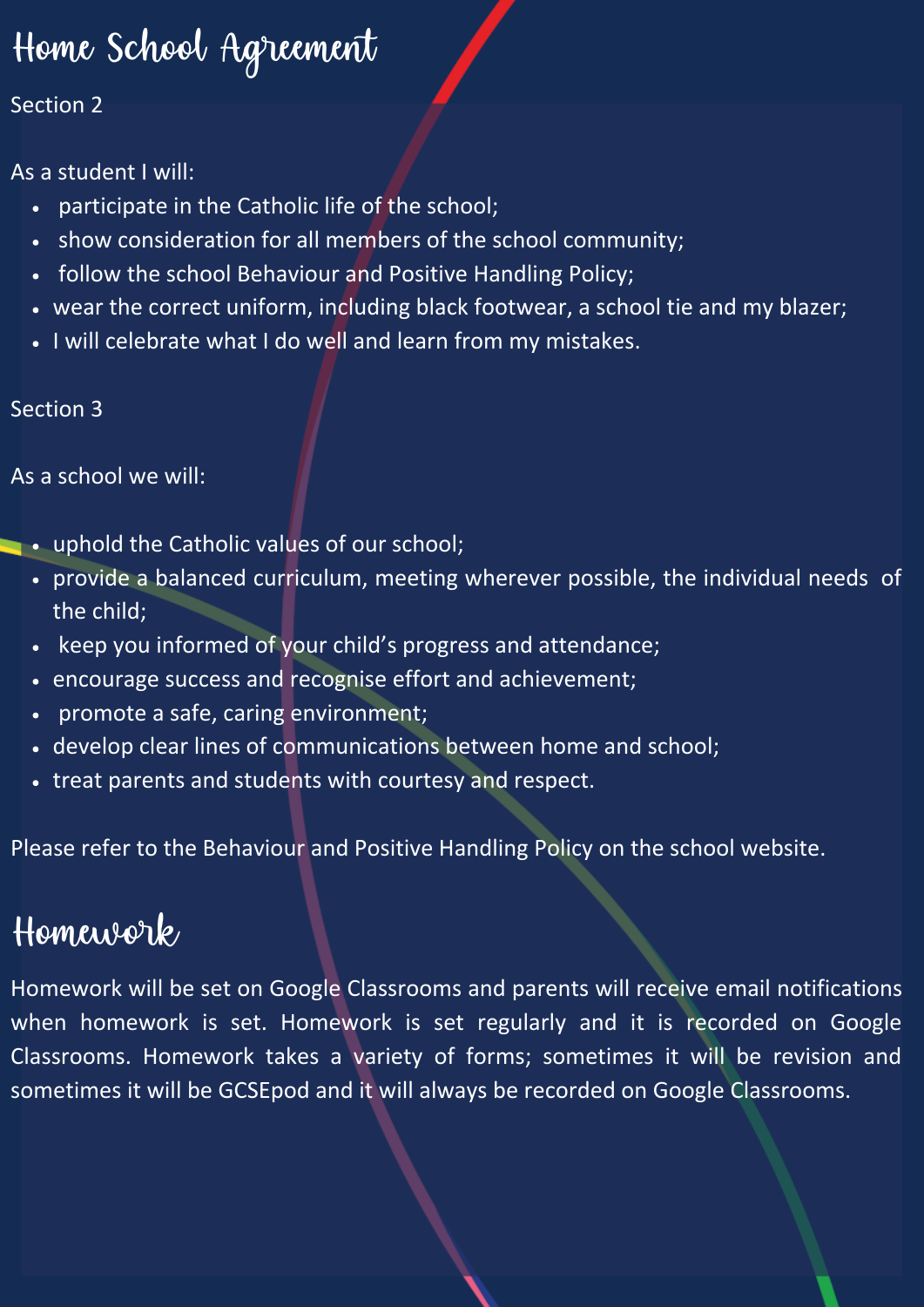## Prayers

All our work is underpinned by prayer and respect for people of all faiths and none. In the words of a prayer inspired by Blessed Oscar Romero:

We plant the seeds that one day will grow. We water seeds already planted, knowing that they hold future promise. We lay foundations that will need further development. We provide yeast that produces far beyond our capabilities.

And our School Prayer is:

All that I think And all that I say And all that I am Everything for Christ

## Religious Education

All students study Religious Education since it is a core subject. Students learn about the Catholic Church and the essential features of Christianity. They will also learn about other world faiths. As students' progress through the school, they will study GCSE in Catholic Theology as well as the beliefs and practices of Judaism. All of the programmes of study have been approved by The Archdiocese of Birmingham most recently in our Section 48 inspection in November 2018 where Religious Education, along with Catholic Life and Collective Worship, was rated as "Good" in every category.

## Reporting Home

Parents/carers will receive a Progress Review twice a year. Subject to Covid restrictions, there will be two Parents' Evenings during the year which parents/carers can attend and will be able to discuss any issues with subject teachers. Prior to these evenings, if you have any concerns/issues please direct them to your child's form tutor in the first instance. Email addresses for form tutors can be found under the heading 'Students & Parents/Communication'.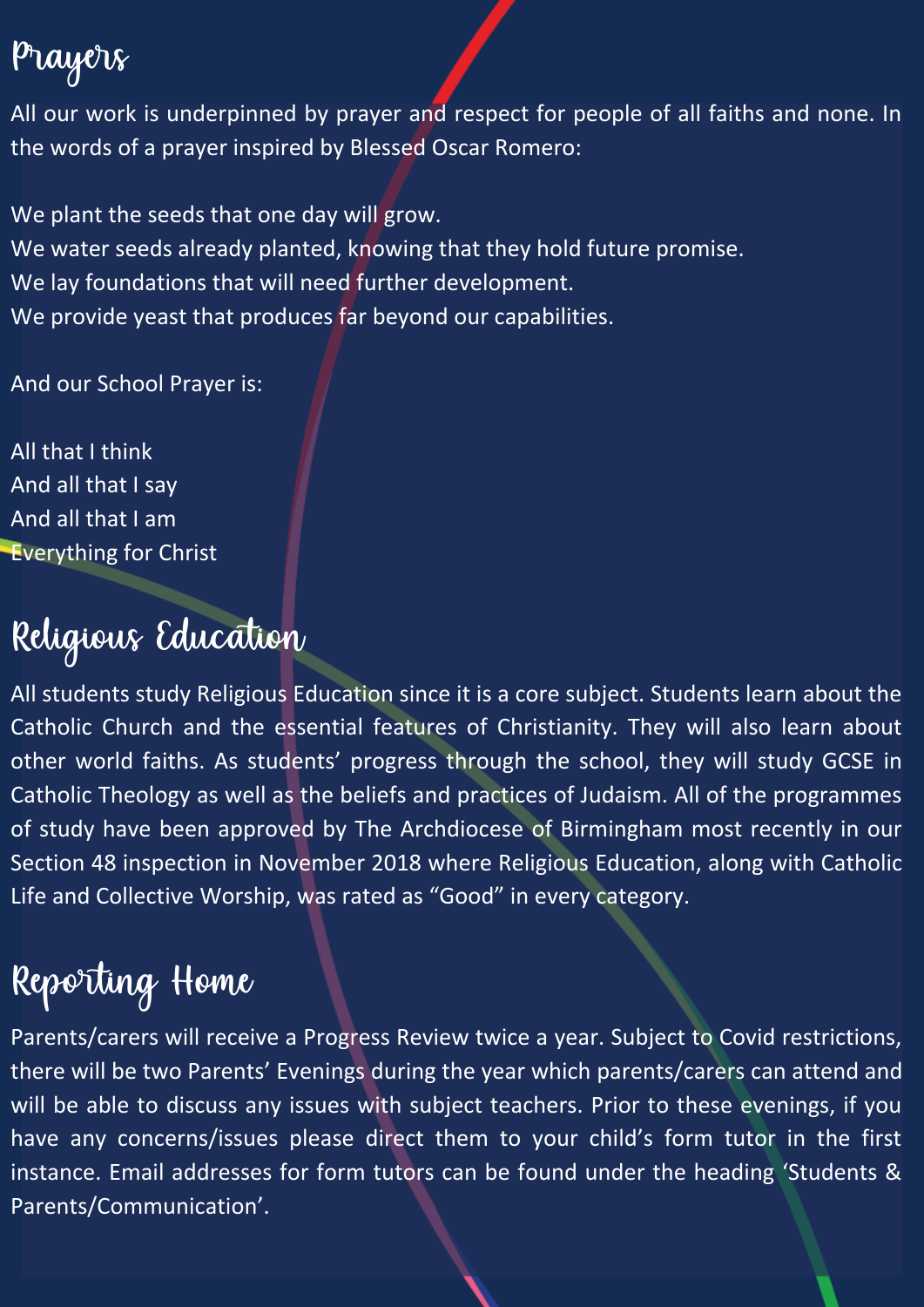## House System

The house system is made up of four houses:

- Camino meaning "the way" Forms A & B Years 7 - 11 represented by a gold stripe on your tie.
- Caritas meaning "care or charity" Forms C & D Years 7 - 11 represented by a red stripe on your tie.
- Gaudete meaning "joy" Forms E & F Years 7 - 11 represented by a green stripe on your tie.
- Veritas meaning "truth" Forms G & H Years 7 - 11 represented by a purple stripe on your tie.

### Medication/Medicines

If your child takes medication regularly and needs to take it during school hours, then a Medication Consent Form must be completed and returned to school with the medication. The medication must be in its original packaging and clearly marked with your child's name. School cannot accept any medication for a child unless accompanied by a completed form. Students can collect one from the hub (in school) and parents can collect one from the main reception.

### Mobile Phones

Students are not allowed to use their mobile phones while on school site. Phones must be kept in bags at all times while on school site. Staff will confiscate phones if they are seen. Students can collect them at the end of the day from the hub.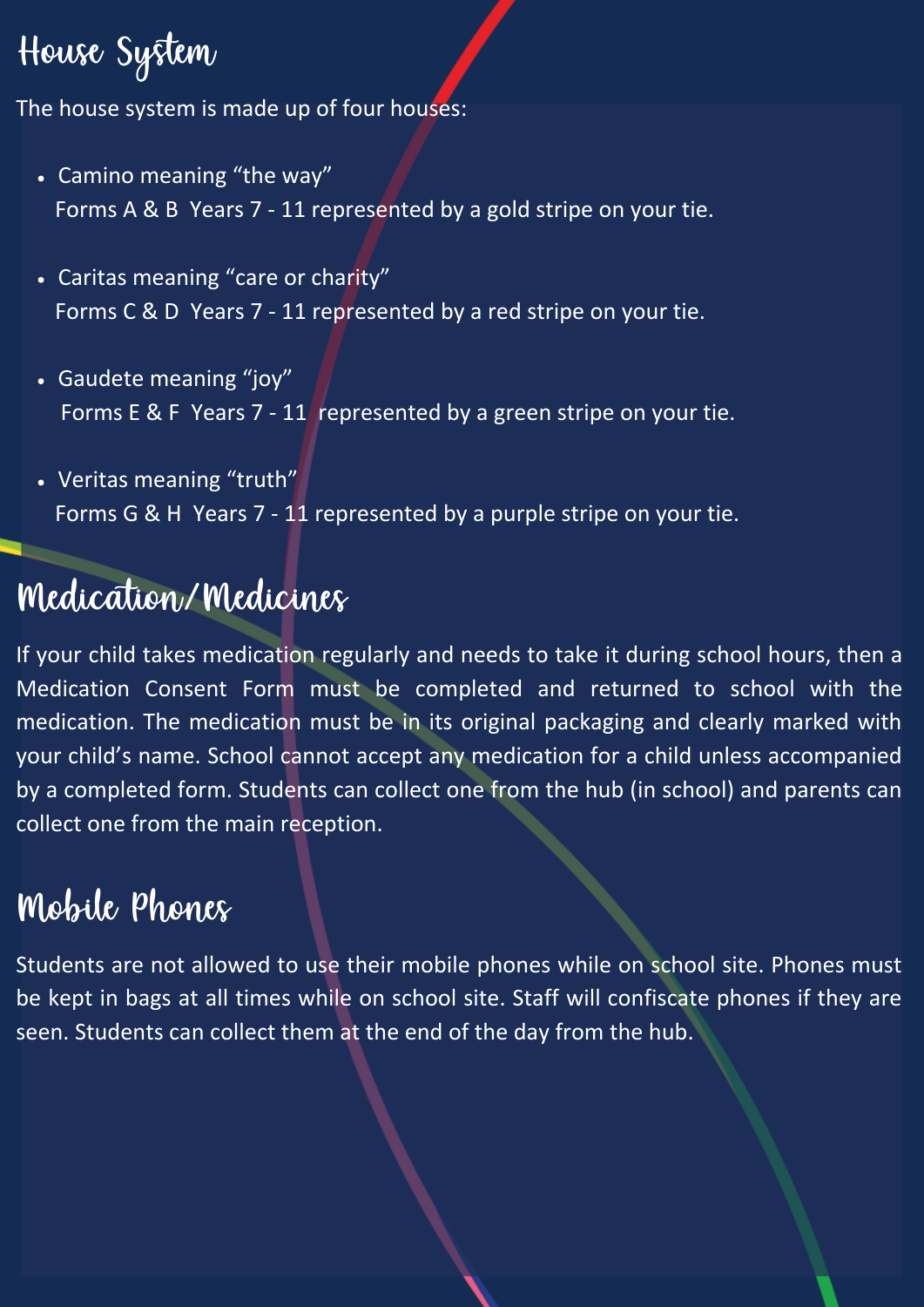### Parent Mail

The school strongly recommends that parents activate their Parent Mail accounts as this system by which the school operates a cashless environment and uses the system to enable parents to make online payments for a range of items including lunches, school trips and events for their children.

Parent Mail is also the system used by the school for taking online booking of parents' evening slots. If you have provided a valid email address or mobile phone number, you will be sent instructions on how to activate your Parent Mail account once the school has processed your child's induction forms. Once signed up, the Cardinal Wiseman Parent Mail app is also available to download which can also be used to access your account to make payments.

### Policies

All policies can be found on the Cardinal Wiseman website under the tab 'Information'.

### Rewards

Positive behaviour is rewarded in a number of ways across school:

- Positive points awarded
- Parental contact (Ietters, postcards)
- Assemblies (certificates, vouchers)
- Governors' awards (by invitation)

# Safeguarding

The full Safeguarding policy can be found on the school website.

Every child has the right to feel safe. If your child is worried about something or someone which has made them feel uncomfortable or has hurt your child, they must tell someone. Child abuse is any action by another person – adult or child – that causes significant harm to a child. It can be physical, sexual or emotional but can just as often be about a lack of love, care and attention. We know that neglect, whatever form it takes, can be just as damaging to a child as physical abuse.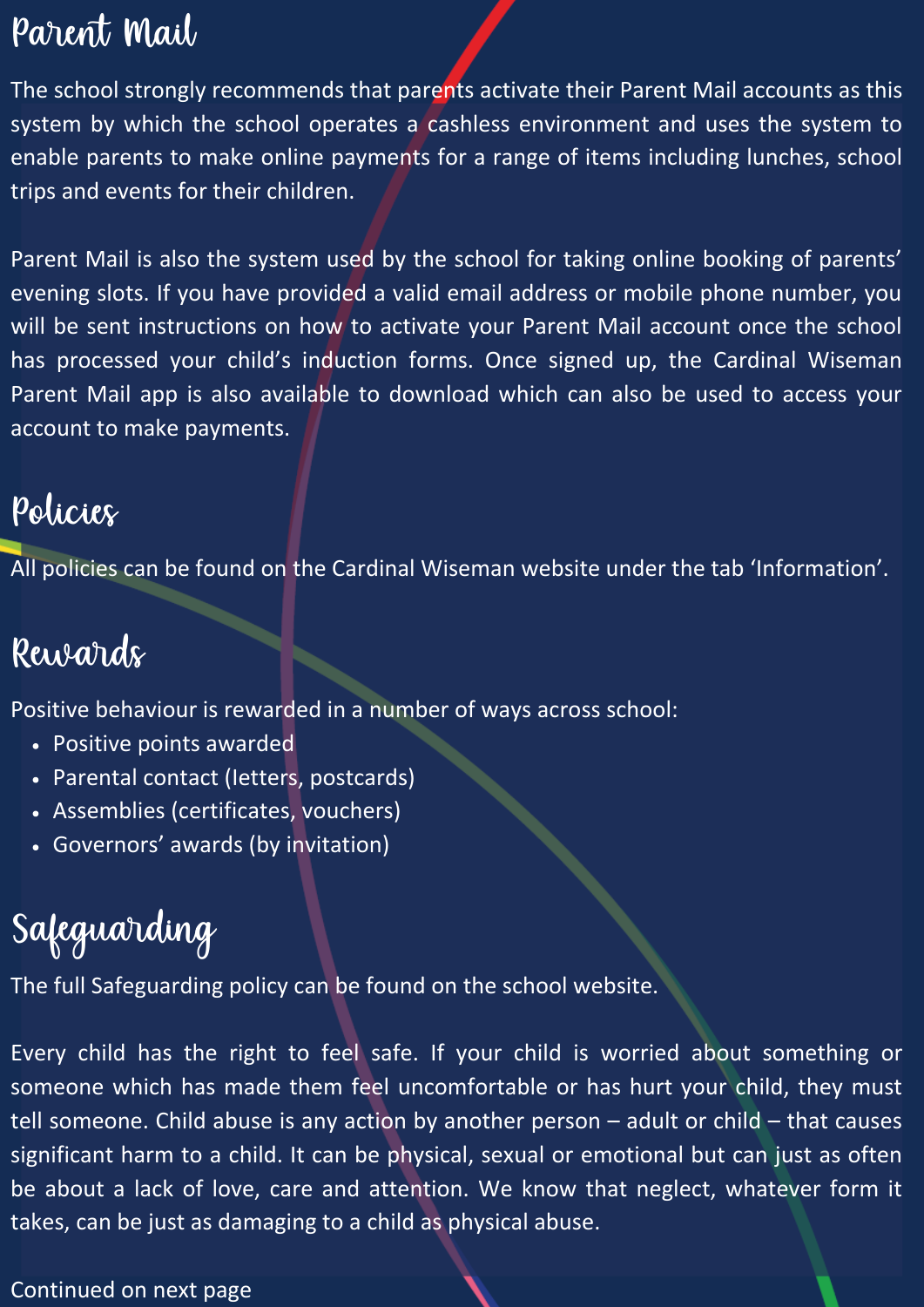At Cardinal Wiseman Catholic School all staff receive annual safeguarding training. If a child makes a disclosure to a member of staff, they will listen to the child and may make notes. They will not be able to promise to keep things confidential if they think the child is at risk of harm. They will report what the child says to the Designated Safeguarding Lead (Mrs Hirons) or her deputies (Miss Jones and Miss Gregory). We may involve external agencies to support the child and keep them safe.

## School Day

Students will follow the timetable below. Please make sure your child is always in school by 8.55am. Lateness for lessons will result in time being made up on the day they are late.

09:00 – 10:00 PERIOD 1 10:00 – 11:00 PERIOD 2

- 11:00 11:20 Morning Break
- 11:20 12:20 PERIOD 3

12:20 – 12:50 TUTOR TIME FOR YEARS 7, 10, 12 & 13 12:50 – 13:20 LUNCH FOR YEARS 7, 10, 12 & 13

13:20 – 14:20 PERIOD 4 14:20 – 15:20 PERIOD 5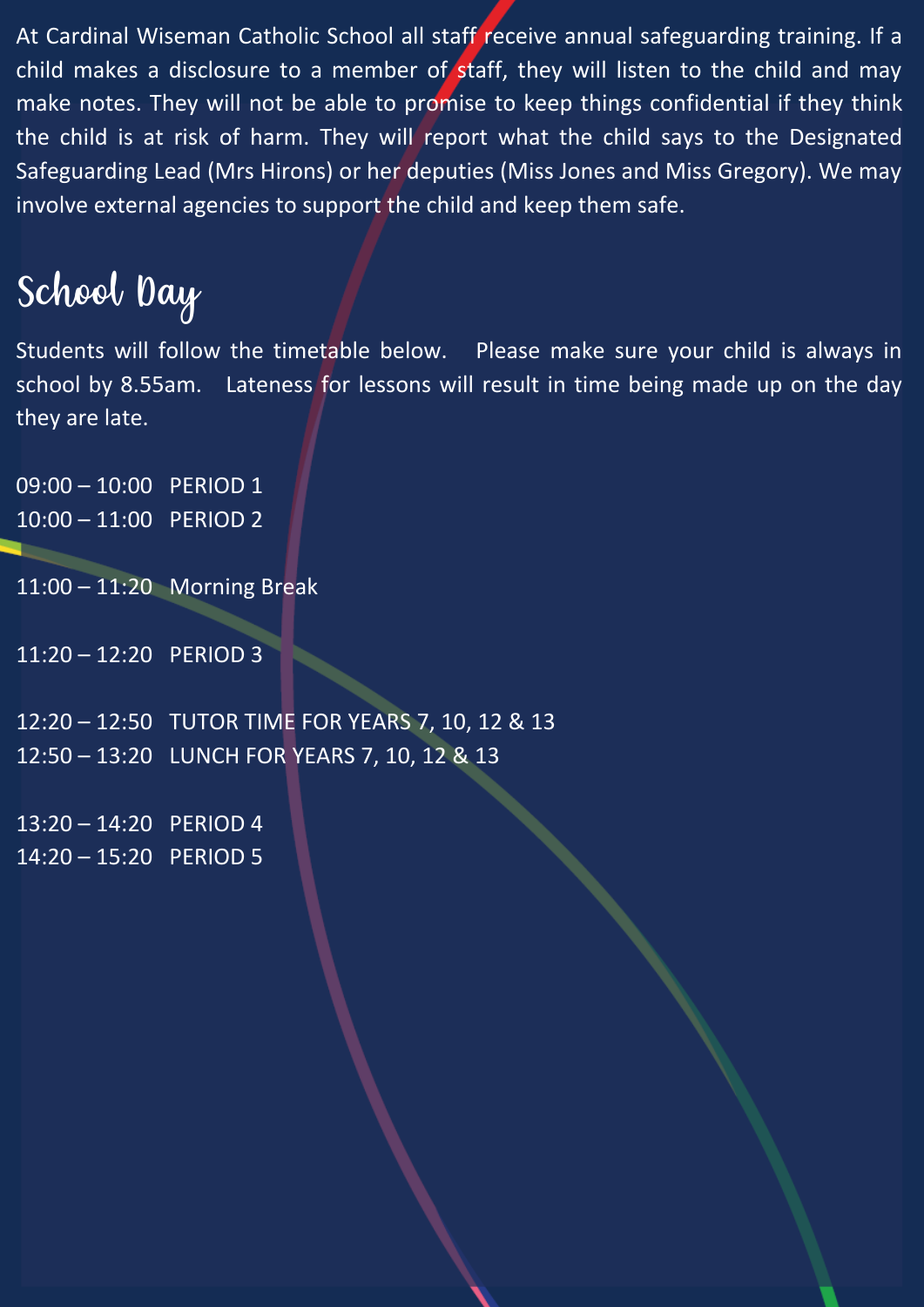Key Members of Staff

Principal Mr M Everett

Vice Principal Ms L Burtonwood

Senior Assistant Vice Principal Mrs A Hirons Senior Assistant Vice Principal Miss L Wale

Assistant Principal Mrs K Alton Assistant Principal Mr C Beesley Assistant Principal Mr R Kingshott Assistant Principal Mr M Lambert Assistant Principal Mrs S Marshment Assistant Principal Mr A Pearse

Head of Key Stage 3 Mr C Alcott

### Dates

| UWU UWUS       |                                                                                                                                        |                                                   |
|----------------|----------------------------------------------------------------------------------------------------------------------------------------|---------------------------------------------------|
| Autumn<br>2022 | <b>Term Dates</b>                                                                                                                      | <b>Training Day</b><br>school closed<br>to pupils |
|                | Autumn 1 Tuesday 6th September 2022 to Friday 21 st October 2022<br>Autumn 2 Monday 31 st October 2022 to Friday 16th December<br>2022 | Monday 5th<br>September 2022                      |
|                | <b>Half Term Break</b><br>Monday 24th October 2022 to Friday 28th October 2022                                                         |                                                   |
|                | Romero Training Day for all staff                                                                                                      | <b>TBC</b>                                        |
|                | <b>Christmas Holiday</b><br>Monday 19th December 2022 to Tuesday 3rd January 2023                                                      |                                                   |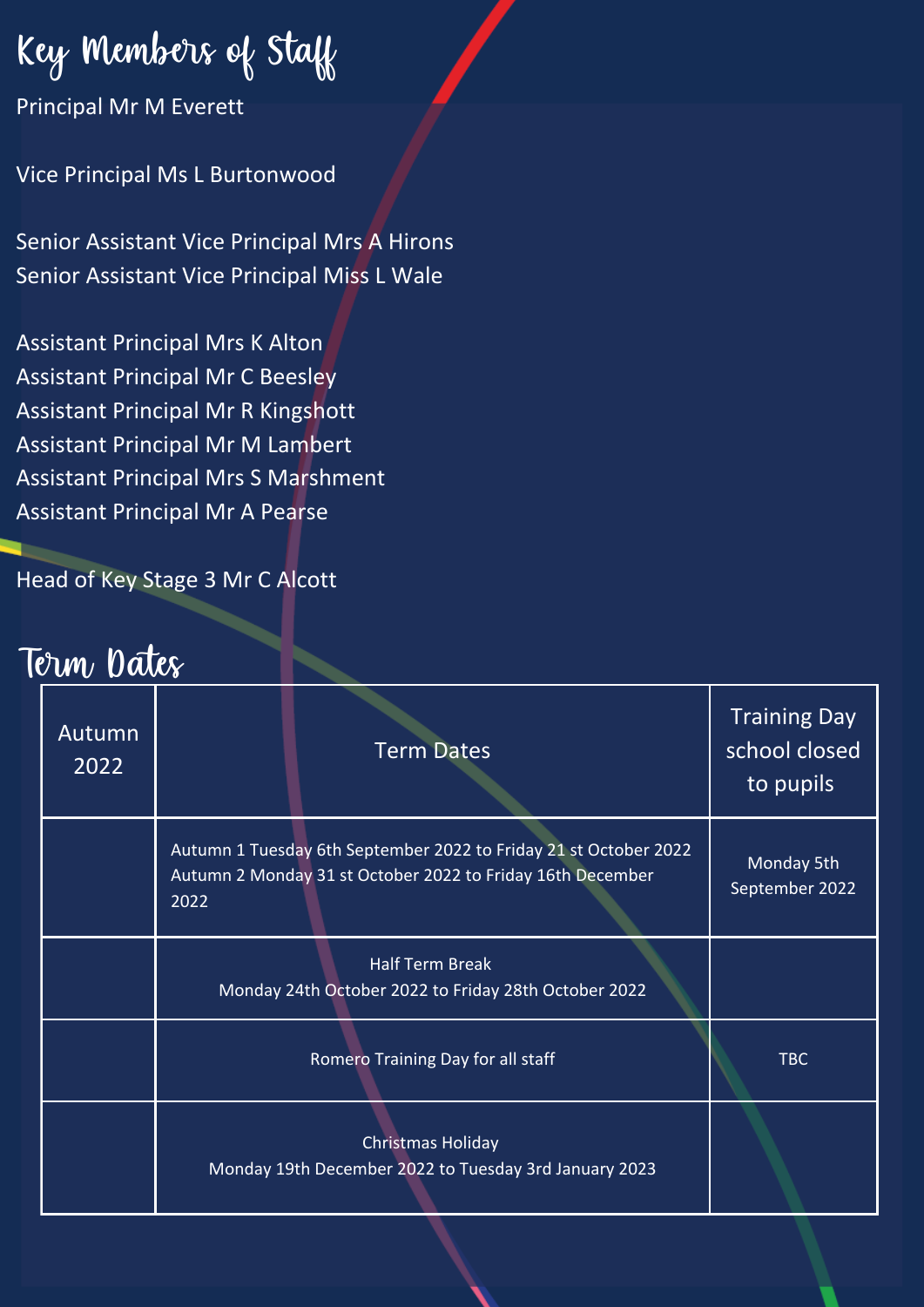# Term Dates

| <b>Spring</b><br>2023 | <b>Term Dates</b>                                                                                                                                   | <b>Training Day</b><br>school closed<br>to pupils  |
|-----------------------|-----------------------------------------------------------------------------------------------------------------------------------------------------|----------------------------------------------------|
|                       | Spring 1 Wednesday 4th January 2023 to Friday 17th February 2023<br>Spring 2 Monday 27th February 2023 to Friday 31st March 2023                    | <b>Tuesday 3rd</b><br>January 2023                 |
|                       | Half Term Break Monday 20th February 2023 to Friday 24 th<br>February 2023                                                                          |                                                    |
|                       | Easter Holiday Monday 3 rd April 2023 to Friday 14th April 2023<br>Friday 7 th April 2023 is Good Friday<br>Sunday 9 th April 2023 is Easter Sunday |                                                    |
| Summer<br>2023        | <b>Term Dates</b>                                                                                                                                   | <b>Training Day</b><br>school closed<br>to pupils  |
|                       | Summer 1 Monday 17th April 2023 to Friday 26th May 2023<br>Summer 2 Monday 5th June 2023 to Friday 21 st July 2023                                  | Monday 24th July<br>2023 Tuesday<br>25th July 2023 |
|                       | May Day Holiday<br>Monday 1st May 2023                                                                                                              |                                                    |
|                       | Half Term Break Monday 29th May 2023 to Friday 2 nd June 2023                                                                                       |                                                    |
|                       | Summer Holiday Begins Saturday 22nd July 2023 to TBC (Tuesday<br>5th September 2023                                                                 |                                                    |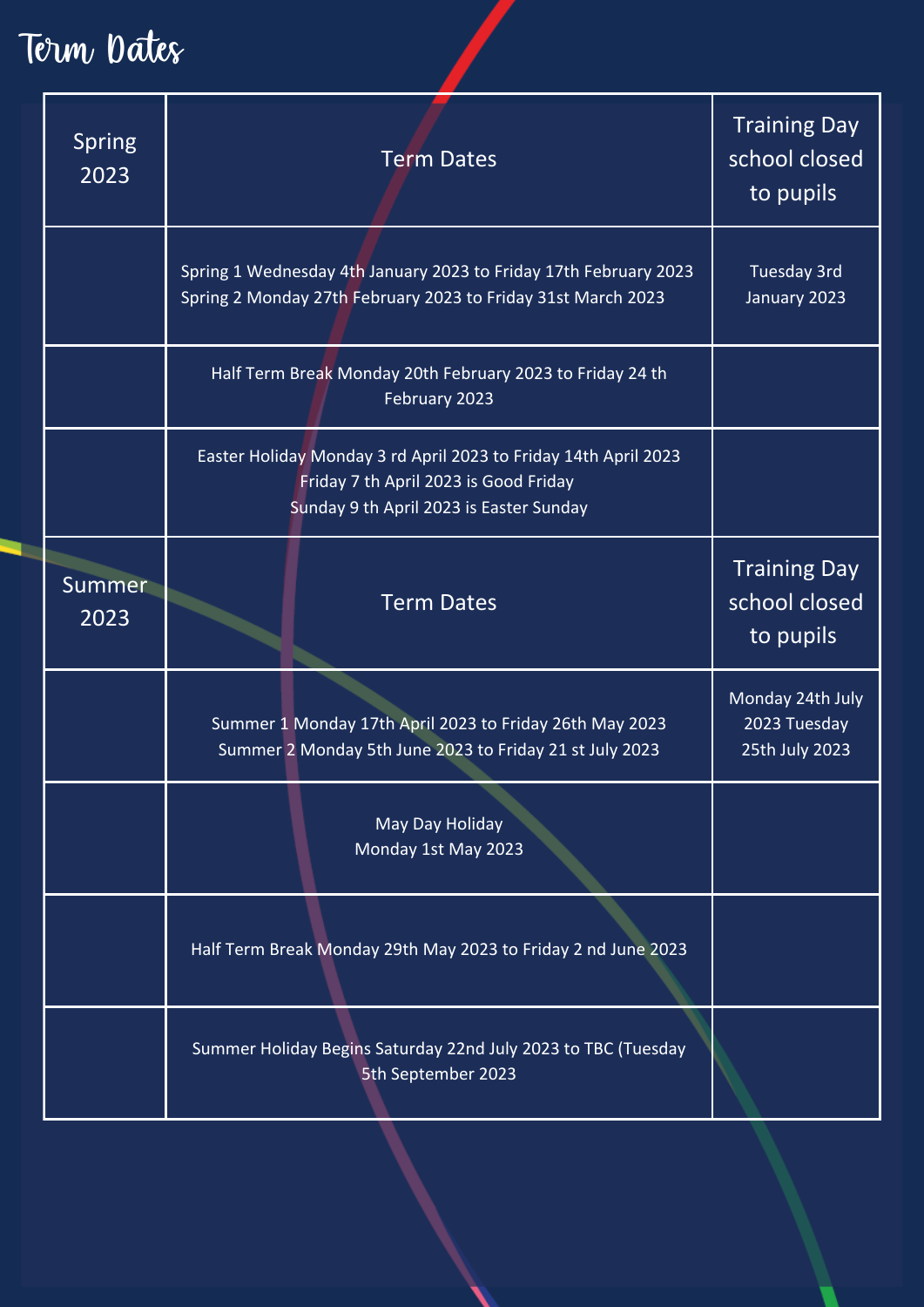## Uniform and PE Kit

It is school policy that all students in Years  $7 - 11$  must wear full school uniform. They must also wear the correct kit for Physical Education. All clothing and hairstyles must be appropriate for the workplace. You will find the full Uniform Policy on the school website:

[https://cardinalwiseman.coventry.sch.uk/wp-content/uploads/sites/2/2019/08/CW-](https://cardinalwiseman.coventry.sch.uk/wp-content/uploads/sites/2/2019/08/CW-School-Uniform-Policy-1.pdf)School-Uniform-Policy-1.pdf

For all students:

- Cardinal Wiseman school blazer.
- Cardinal Wiseman school jumper.
- School tie with Cardinal Wiseman badge.
- Black knee length pleated school skirt (no mini, wrap around, divided or tight skirts, no Lycra or tube skirts) or black school trousers of acceptable width or style (no jeans, cords or leggings/jeggings, no skinny trousers or chinos). Please note that the skirt needs to be of an appropriate length. Trousers should be black and of acceptable width (bootcut).
- Plain black tights (40 denier) or plain black/white ankle socks. No knee-high, over the knee or thigh length socks allowed.
- Plain black shoes heels no higher than 1.5"/4cms (no fashion shoes/boots, training shoes, canvas pumps/plimsolls, stiletto heels, sandals, platform or sling back shoes).
- Years 7 9: Plain white school shirt, buttoned to the neck and tucked in.
- Years 10 11: Pale blue school shirt, buttoned to the neck and tucked in.
- Students may wear one pair of small stud earring (in ear lobes only no body or facial piercings permitted).
- No make-up or nail varnish to be worn.
- Outdoor coats must be dark in colour (navy, black, brown). No hoodies or denim jackets.
- Students must have a suitable school bag which is large enough for an A4 file.

PE Kit

- Rugby jersey in Cardinal Wiseman colours.
- Rugby socks in Cardinal Wiseman colours.
- Navy polo shirt for PE with Cardinal Wiseman badge.